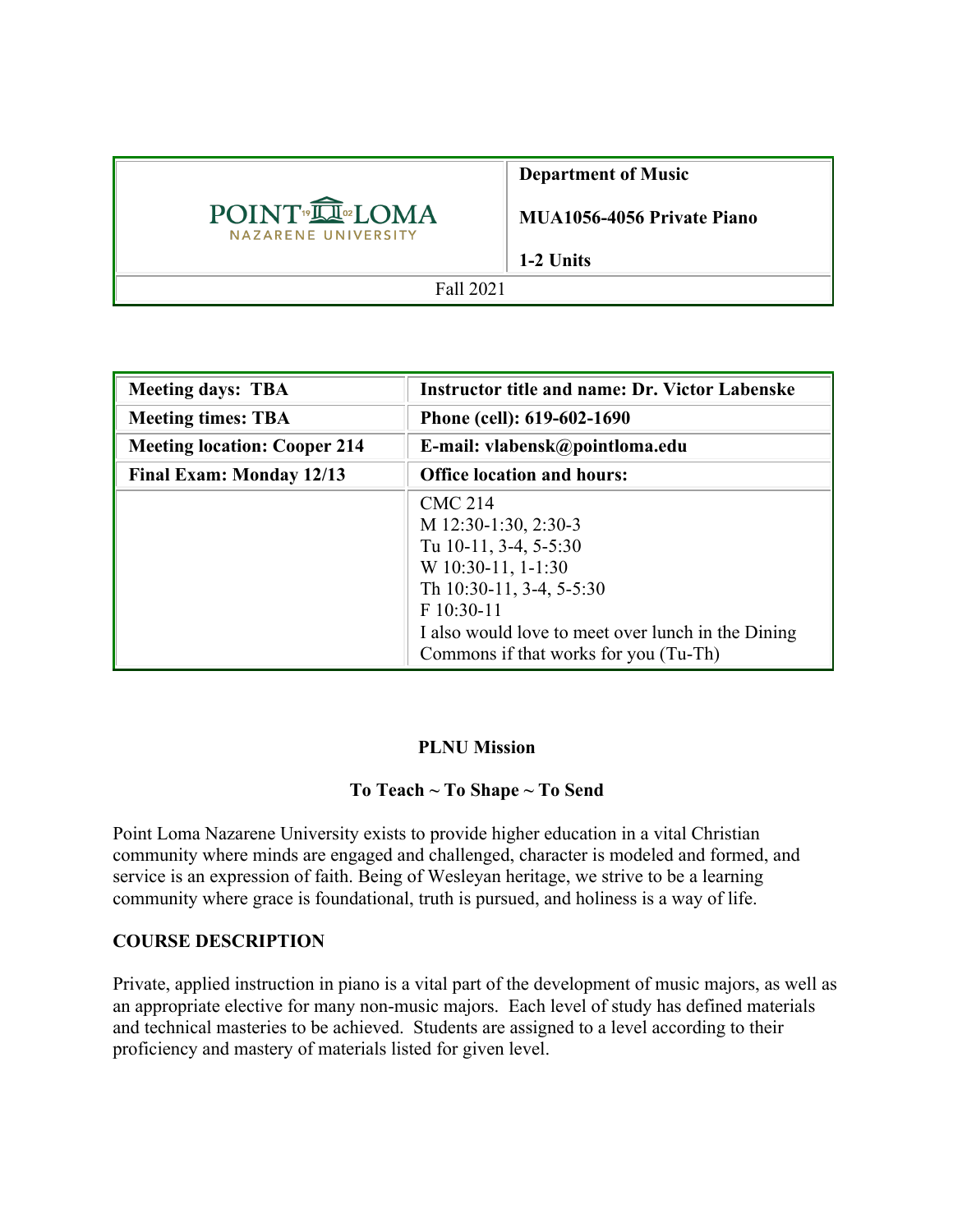# **COURSE LEARNING OUTCOMES**

- Attain mastery of technical exercises and etudes appropriate to student's class level and degree program stipulated in the Music Student Handbook, as demonstrated by successful completion of the technique portion of the jury exam with a grade of "B" or better.
- Cultivate technical and interpretive skills needed to perform repertoire from contrasting historical periods in accordance with the level and scope expectations (required number of pieces and duration) stipulated in the Music Student Handbook, as demonstrated by successful completion of the repertory and style portion of the jury with a grade of "B" or better.
- Develop performance skills, such as memorization and stage presentation, through the application of practice strategies and creative problem solving, as demonstrated by satisfactory performance participation in piano forum and department recitals; successful completion of the repertoire portion of the jury with a grade of "B" or better.

\* Students who are not required to perform a jury exam for the piano faculty will be evaluated solely according to the course assignments listed below.

# **PROGRAM LEARNING OUTCOMES**

- Develop applied music skills in one primary performance area in both Solo and Ensemble settings (for all music majors).
- Develop substantially more advanced applied music skills in a principal performance area (for piano performance majors).

# **REQUIRED TEXTS AND RECOMMENDED STUDY RESOURCES**

To be determined by the instructor after the first lesson. You may borrow music from me for the first 2 weeks. You'll need to order your music right away so you have it by the  $3<sup>rd</sup>$  lesson. There will also be fees for any competitions you enter. **Ordering from the cheapest place on the internet may cause unacceptable delays.**

Music may be purchased from:

```
Lovley Music 858-277-5754 (keep a local merchant in business!)
```
MR Music Notes 619-283-2001 (Bob delivers to PLNU; no shipping charge…**keep a local merchant in business**!)

Pepper Music http://www.pianoatpepper.com/catalog/pap\_index.jsp Sheet Music Plus http://www.sheetmusicplus.com

Other Materials Needed for Class:

- A metronome
- An app to convert your musical scores to .pdf (Genius Scan is one such app on iPhone).
- If possible, a good mic for recording yourself and for use during Zoom lessons will enable you to get the most out of your lessons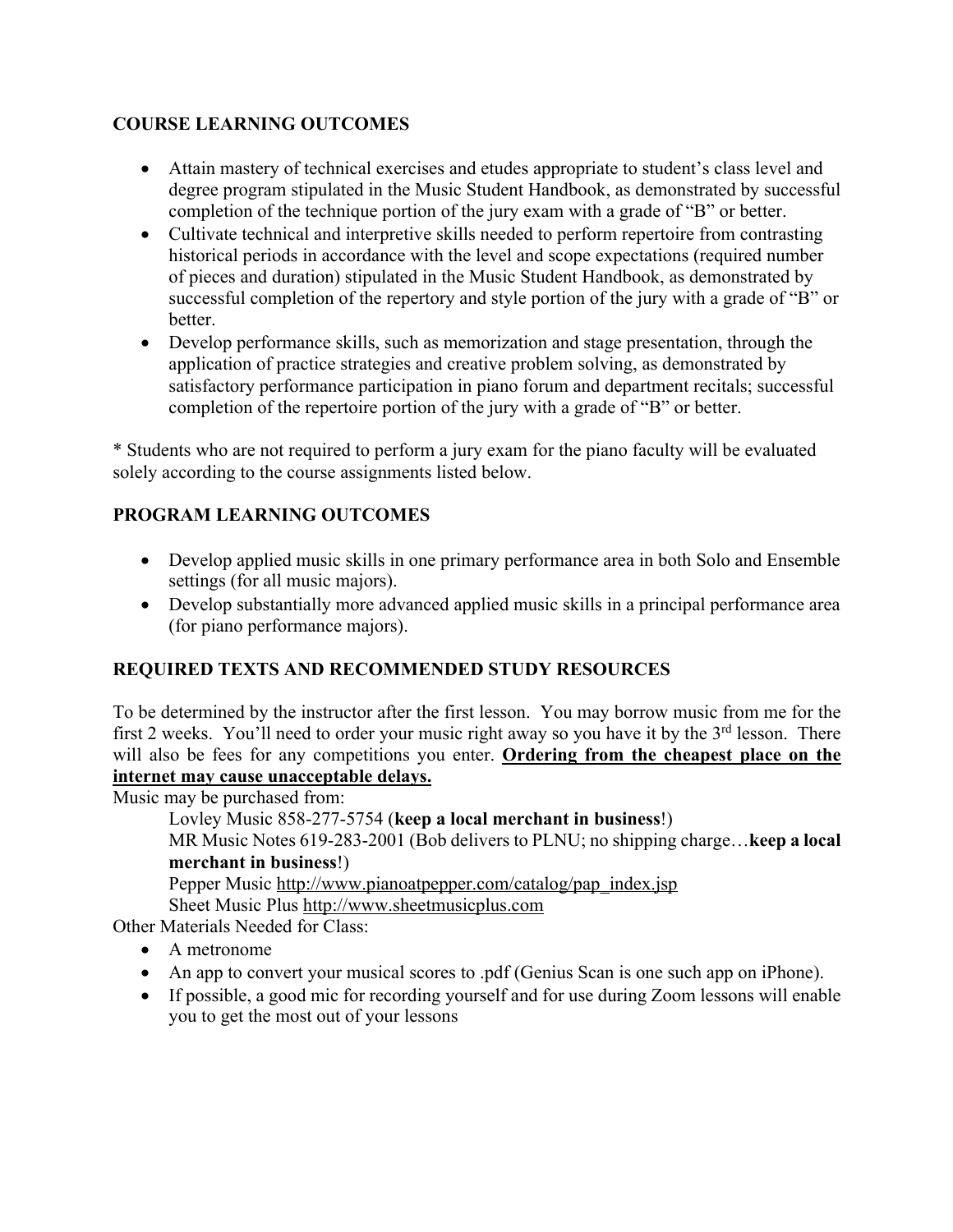# **COURSE SCHEDULE AND ASSIGNMENTS**

- Weekly Grade The 2 components (1. Practice hours and days, 2. Assignment sheet) will be averaged together to create a grade for each lesson after lesson #1.
	- o *Practice hours and days* 
		- Each week at your lesson, you will report the number of hours and the number of days you practiced over the past week
		- § You are expected to practice a minimum of 6 hours per week (per unit of credit), and 6 days per week. Upper division students will likely set a higher goal.
		- § I will average the hours and days practiced with the goal set for practice hours.
		- If you are at the 356 at 456 levels, studying for 2 units of credit, you are expected to practice 3-4 hours per day. Together, we'll set an individual practice goal for the semester at the first lesson.
		- Your recorded practice time should be on assigned literature only.
		- Practice rooms are available by checking out a key at the music office.
	- o *Assignment sheet –* Together, we will create an assignment sheet at each lesson; in consultation with you, I will assign a grade for your progress on the previous week's assignments.
- *Memorization* Memorization is part of the pianistic tradition and is a challenge for all of us, even those of us who are professional pianists. Learning the skill of performing music by memory prepares you for any required degree recitals.
	- o If you are studying for 1 unit, you will memorize 2 pieces (or 6 min. of music) during the semester:
		- The first piece (or first 3 min.) by week 8.
		- The second piece (or last 3 min.) by our last lesson (before finals week).
	- o If you are studying for 2 units, you will memorize 3 pieces (or 10 minutes of music) during the semester:
		- The first piece (or first 3 min.) by week 5.
		- The second piece (or next 3 min.) by week 10.
		- The third piece (or last 4 min.) by our last lesson (before finals week).
	- o If you are at the 356 and 456 level, you will have 1/3 of your jury literature learned by week 5, and 2/3 of your jury literature learned by week 10.
	- $\circ$  You will receive 100% of the earned score for the weekly grade if you choose to meet the memory requirements by the due date. If you choose not to meet the requirements, the grade for that week will be 50% of the weekly grade earned that week. Subsequent weekly grades will be 50% until you have chosen to complete the memorize assignment.
	- o If you would like me to, I will complete a grading rubric for the piece after you memorize it, in order to show you the kind of feedback you will receive at the jury. Just ask me to do this.
- *Piano forum –* Forum enables you to perform and to hear others perform. It allows you to "try out" pieces, to test memory and to perform a piece repeatedly to gain confidence with memory and stage presence. I encourage you to perform often and to repeat pieces so that you can get comfortable in performing them.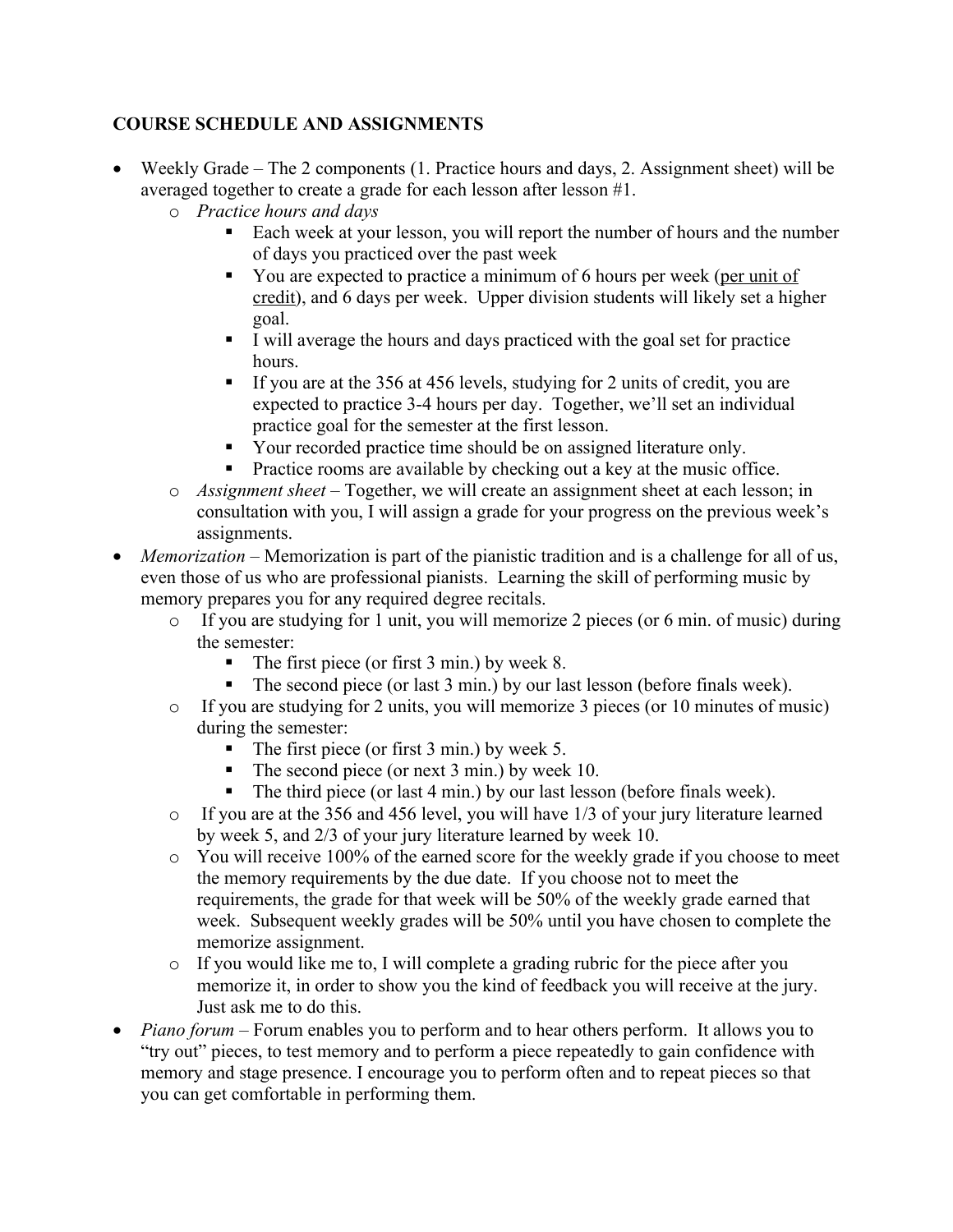- o We have Forum Mondays from 4-5 (see forum schedule)
- o You need to attend the entire class.
- o You must attend 7 piano forums if you are a music major whose primary performance area is piano. Other students must attend 3 forums.
- o For every two of the required number of forums you choose to miss, it will count as a missed lesson
- o Music majors must perform on at least one forum.
- *Performances -* Performing takes practice to create confidence.
	- o Student Recitals Each music major must perform on a student recital once per semester in their major performing area. If your major performing area is piano and you choose not to perform on a student recital, it will count as two missed lessons. See dates on forum schedule.
	- $\circ$  Performances of Repertoire Pieces Piano emphasis students should perform each piece by memory:
		- 3 times before a student recital performance, and
		- 5 times before a jury performance.
		- Be creative! Possible performances might be at piano forum, for friends or family or at an off-campus event.
	- o *Competition/Community service* We are sent to serve and represent God's kingdom and PLNU in our community. This requirement requires ½ day of community service in a music teacher event this semester unless you compete in a competition. Please plan two weeks in advance. Do not call the organizer the day before the event and expect to be accommodated; this is not professional and does not reflect the values of our PLNU community. If you choose not to complete this service or competition requirement, it will count as a missed lesson.
	- o Competition Piano performance majors who are sophomores or above MUST participate in a competition this semester unless this is your first semester of study in this studio. Other music majors whose primary area in piano may elect to perform in a competition or to complete the community service requirement.

For possibilities, see:

- https://sdsouthcapmt.org/chapter-events/
- https://www.sdnc-capmt.org/events
- www.mtacsd.org (Sonata Contest on PLNU campus Nov. 13)

## **FINAL EXAMINATION POLICY**

The jury (required of some students as described above) is the final examination in Private Piano. And successful completion of this class requires taking the jury **on its scheduled day** 

- The jury is **Monday, December 13**
	- If you are a music major whose primary performing area is piano, you are required to take a jury at the end of each term according to the requirements in the Catalog.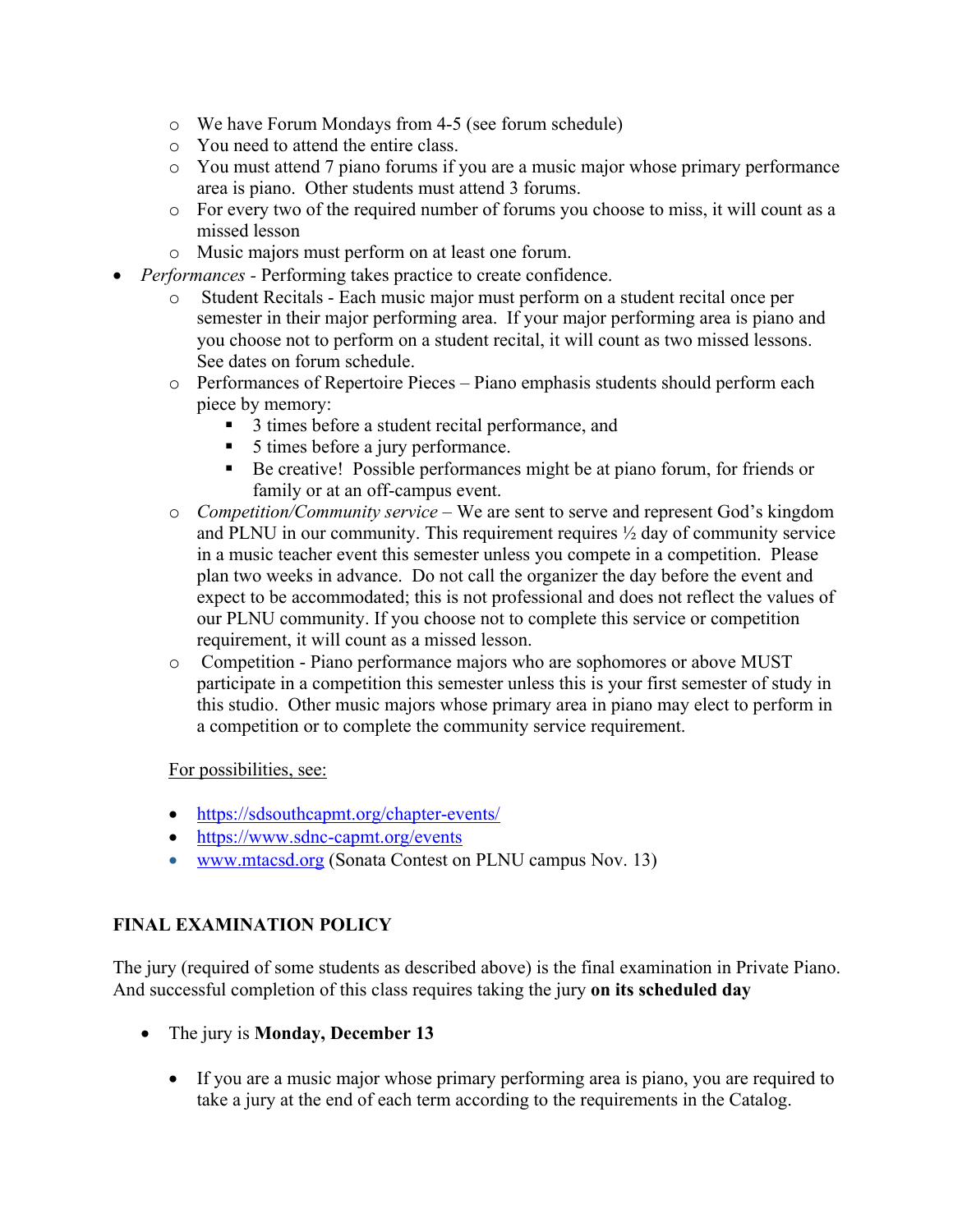- Important: Failure to take a required jury will result in course failure.
- The jury grade is  $1/3$  of the final grade.
- Forms are available in the Music Department Canvas page. The Applied Music Summary must be typed.

#### **ASSESSMENT AND GRADING**

| Grading components (details below):    | Grading scale:              |                         |
|----------------------------------------|-----------------------------|-------------------------|
| 1. weekly grade (assignment sheets and | $A=93-100$                  | $C = 73 - 76$           |
| practice hours/days).                  | $A = 90 - 92$               | $C = 70-72$             |
| memorization schedule.<br>2.           | $B+=87-89$<br>$B = 83 - 86$ | $D+=67-69$<br>$D=63-66$ |
| 3. jury.                               | $B = 80 - 82$               | $D = 60 - 62$           |
| 4. forum attendance.                   | $C+=77-79$                  | $F=0-59$                |
| 5. performance requirement.            |                             |                         |
| 6. volunteer assignment.               |                             |                         |
| attendance.                            |                             |                         |

#### **FORUM/RECITAL SCHEDULE**

- 8/31 Forum Labenske backyard 828 Temple St. 92106
- 9/13 Forum 115
- 9/20 Studio Class 115
- 9/27 Department Forum (Physical Therapist) Crill
- 10/4 Department Recital Crill Hall
- 10/11 Forum 115
- 10/18 Studio Class Cooper Parlor
- 10/25 Department Recital Crill Hall
- 11/1 Forum Crill Hall
- 11/8 Studio Class 115
- 11/15 Department Recital Crill Hall
- 11/22 Forum Crill Hall
- 11/29 Forum Crill Hall
- 12/6 Student Recital Crill Hall
- 12/11 Final Studio Class (1-3 PM) Labenske Home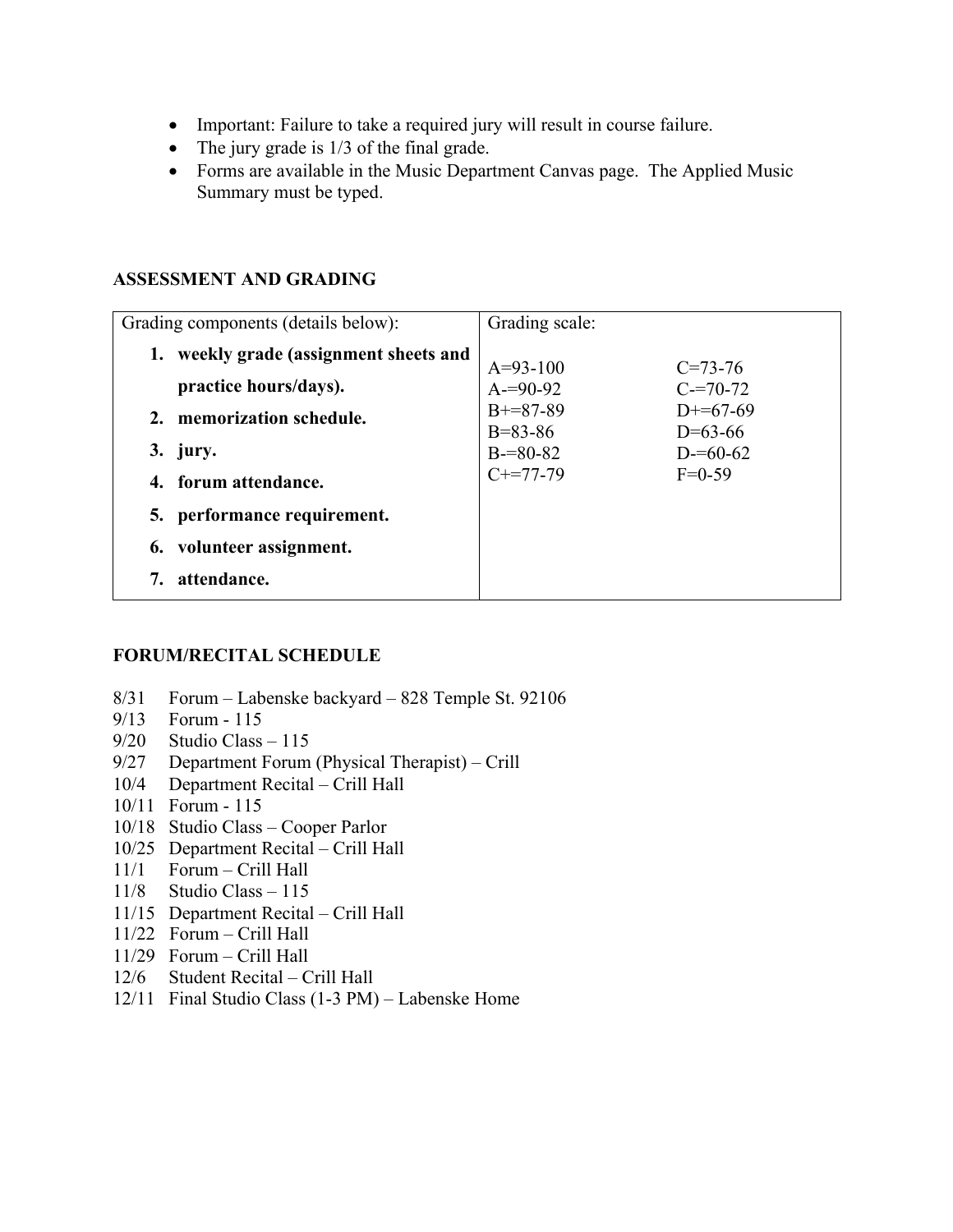## **STATE AUTHORIZATION**

State authorization is a formal determination by a state that Point Loma Nazarene University is approved to conduct activities regulated by that state. In certain states outside California, Point Loma Nazarene University is not authorized to enroll online (distance education) students. If a student moves to another state after admission to the program and/or enrollment in an online course, continuation within the program and/or course will depend on whether Point Loma Nazarene University is authorized to offer distance education courses in that state. It is the student's responsibility to notify the institution of any change in his or her physical location. Refer to the map on State Authorization to view which states allow online (distance education) outside of California.

## **PLNU COPYRIGHT POLICY**

Point Loma Nazarene University, as a non-profit educational institution, is entitled by law to use materials protected by the US Copyright Act for classroom education. Any use of those materials outside the class may violate the law.

## **PLNU ACADEMIC HONESTY POLICY**

Students should demonstrate academic honesty by doing original work and by giving appropriate credit to the ideas of others. Academic dishonesty is the act of presenting information, ideas, and/or concepts as one's own when in reality they are the results of another person's creativity and effort. A faculty member who believes a situation involving academic dishonesty has been detected may assign a failing grade for that assignment or examination, or, depending on the seriousness of the offense, for the course. Faculty should follow and students may appeal using the procedure in the university Catalog. See Academic Policies for definitions of kinds of academic dishonesty and for further policy information.

## **PLNU ACADEMIC ACCOMMODATIONS POLICY**

PLNU is committed to providing equal opportunity for participation in all its programs, services, and activities. Students with disabilities may request course-related accommodations by contacting the Educational Access Center (EAC), located in the Bond Academic Center(EAC@pointloma.edu or 619-849-2486). Once a student's eligibility for an accommodation has been determined, the EAC will issue an academic accommodation plan ("AP") to all faculty who teach courses in which the student is enrolled each semester.

PLNU highly recommends that students speak with their professors during the first two weeks of each semester/term about the implementation of their AP in that particular course and/or if they do not wish to utilize some or all of the elements of their AP in that course.

Students who need accommodations for a disability should contact the EAC as early as possible (i.e., ideally before the beginning of the semester) to assure appropriate accommodations can be provided. It is the student's responsibility to make the first contact with the EAC.